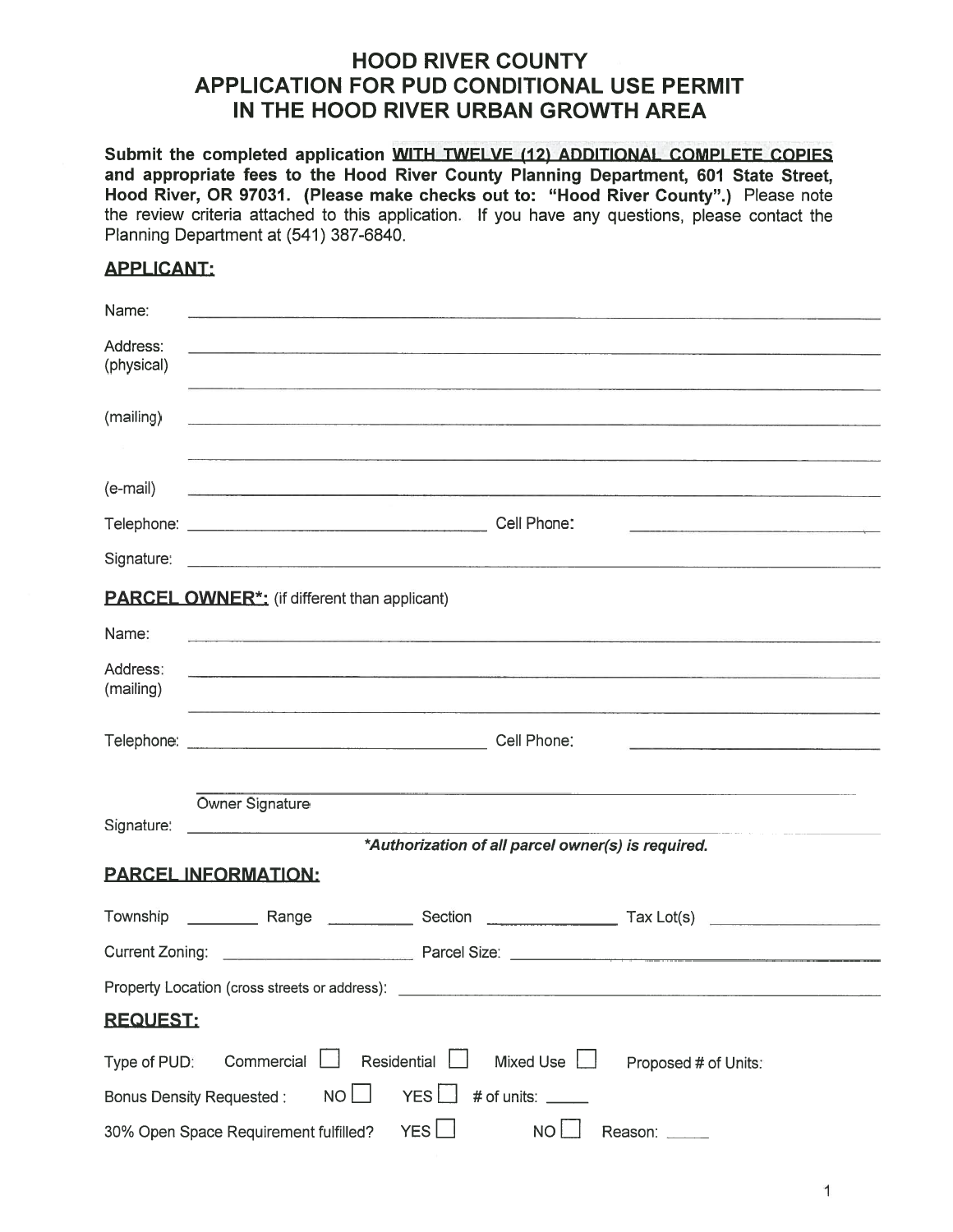### PLAN REQUIREMENTS: Please ensure your application is complete. Applications lacking the following information may be deemed incomplete.

General submission requirements. The application shall contain all of the following:

- 1. <sup>A</sup> statement of <sup>p</sup>lanning objectives to be achieved by the <sup>p</sup>lanned development through the particular approac<sup>h</sup> propose<sup>d</sup> by the applicant. This statement should include <sup>a</sup> description of the character of the propose<sup>d</sup> development and the rationale behind the assumptions and choices made by the applicant.
- 2. <sup>A</sup> development schedule indicating the approximate dates when construction of the <sup>p</sup>lanned development and its various <sup>p</sup>hases are expected to be initiated and completed. The statement should include the anticipated rate of development, the approximated dates when each stage will be completed, and the area, location and degree of development of common open space that will be provided at each stage.
- 3. <sup>A</sup> statement of the applicant's intentions with regard to the future selling or leasing of all or portions of the planned development.
- 4. <sup>A</sup> narrative statement documenting compliance with the applicable approval criteria contained in the Planned Development Chapter of the Zoning Ordinance (Chapter 17.07).
- 5. A preliminary development plan.

Additional information. In addition to the general information described above, the preliminary development plan, data, and narrative shall include the following information:

- 1. <sup>A</sup> map showing street systems, lot or partition lines and other divisions of land for managemen<sup>t</sup> use or allocation purposes;
- 2. Areas proposed to be conveyed, dedicated or reserved for public streets, parks, parkways, playgrounds, school sites, public buildings and similar public and semi-public uses;
- 3. A plot plan for each building site and common open space area, showing the approximate location of buildings, structures and other improvements and indicating the open space around building and structures;
- 4. Elevation and perspective drawings of proposed structures with enough detail to shown design features;
- 5. The following plans and diagrams:
	- a. An off-street parking and loading plan;
	- b. A circulation diagram indicating proposed movement of vehicles, goods and pedestrians within the planned development and to and from thoroughfares. Any special engineering features and traffic regulation devices shall be shown;
	- c. A landscaping and tree plan;
- 6. A copy of all existing or proposed restrictions or covenants

Concurrency with Subdivision and Partition Application. If the application involves the division of land, the applicant shall file concurrently or file for subdivision or partition approval prior to applying for Planned Development approval. If filed concurrently, preliminary <sup>p</sup>lat approva<sup>l</sup> shall be processed along with preliminary <sup>p</sup>lan approva<sup>l</sup> and the final development plan shall be submitted for approval and filed along with the final plat.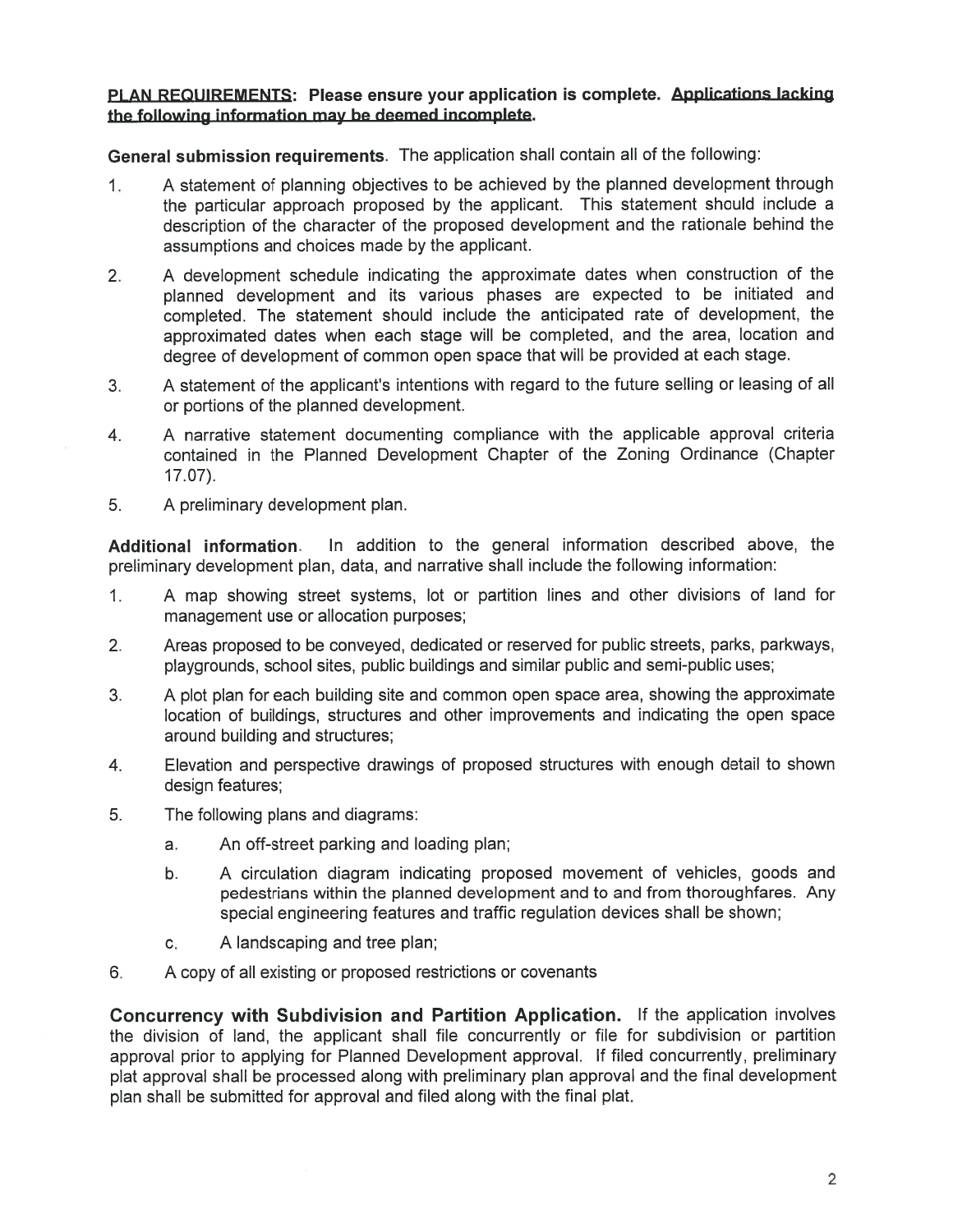Conditional Use Permit Criteria (Section 17.06.020): The plan accompanying the application shall include the following information. Applications lacking the following information may be deemed incomplete.

- $\Box$  1. Dimensions and orientation of the parcel.
- $\square$  2. Locations and heights of buildings and structures, both existing and proposed (scaled elevation drawings or photographs may be required).
- $\Box$  3. Location and layout of parking and loading facilities.
- $\Box$  4. Location of points of entry and exit and internal circulation patterns for vehicular and non-vehicular traffic.
- $\Box$  5. Location of existing and proposed wall and fences and indication of their height and materials.
- El 6. Proposed location and type of exterior lighting.
- $\square$  7. Proposed location and size of exterior signs.
- $\Box$  8. Site specific landscaping, including percentage of total net area.
- $\square$  9. Location and species of trees greater than six inches in diameter when measured four feet above the ground, and an indication of which trees are to be removed.
- $\square$  10. Topographic map of the subject property using two foot contour intervals (five foot contour intervals may be allowed on steep slopes).
- $\Box$  11. Natural drainage and other significant natural features.
- $\Box$  12. Legal description of the lot.
- $\square$  13. Percentage of the lot covered by all proposed and remaining structures, to include asphalt concrete and Portland Cement Concrete.
- $\square$  14. Locations and dimensions of all easements and nature of the easements.
- $\Box$  15. Service areas for uses such as loading and delivery.
- $\Box$  16. Grading and drainage plan.
- $\square$  17. Other site elements which will assist in evaluation of the proposed use.
- $\square$  18. A brief narrative on the nature of the activity shall accompany the site plan, including the number of employees, the method of import and export, the hours of operation including peak times, and plans for future expansion. Conditional Use Permit Crapplication shall include the<br>
information may be deemed in<br>  $\square$ <br>  $\square$ <br>  $\square$ <br>  $\square$ <br>  $\square$ <br>  $\square$ <br>  $\square$ <br>  $\square$ <br>  $\square$ <br>  $\square$ <br>  $\square$ <br>  $\square$ <br>  $\square$ <br>  $\square$ <br>  $\square$ <br>  $\square$ <br>  $\square$ <br>  $\square$ <br>  $\square$ <br>  $\square$ <br>  $\square$ <br>  $\square$ <br>  $\square$ onal Use Permit Criteria (Section<br>
shall include the following inf<br>
tion may be deemed incomplete.<br>
Dimensions and orientation of the Locations and heights of building<br>
proposed (scaled elevation draw<br>
Location and layout

**APPROVAL CRITERIA:** On a separate sheet of paper, explain in detail how your proposal addresses each of the Conditional Use requirements. Yes/No answers are not acceptable. Please refer to the zoning criteria in 17.06.030 and 17.16.040.

- 1. Impact
- 2. Nuisance
	- 3. Plan Consistency
- 4. Scale
	- 5. Landscaping
	- - 7. Burden of Proof
		- 8. Final Plans